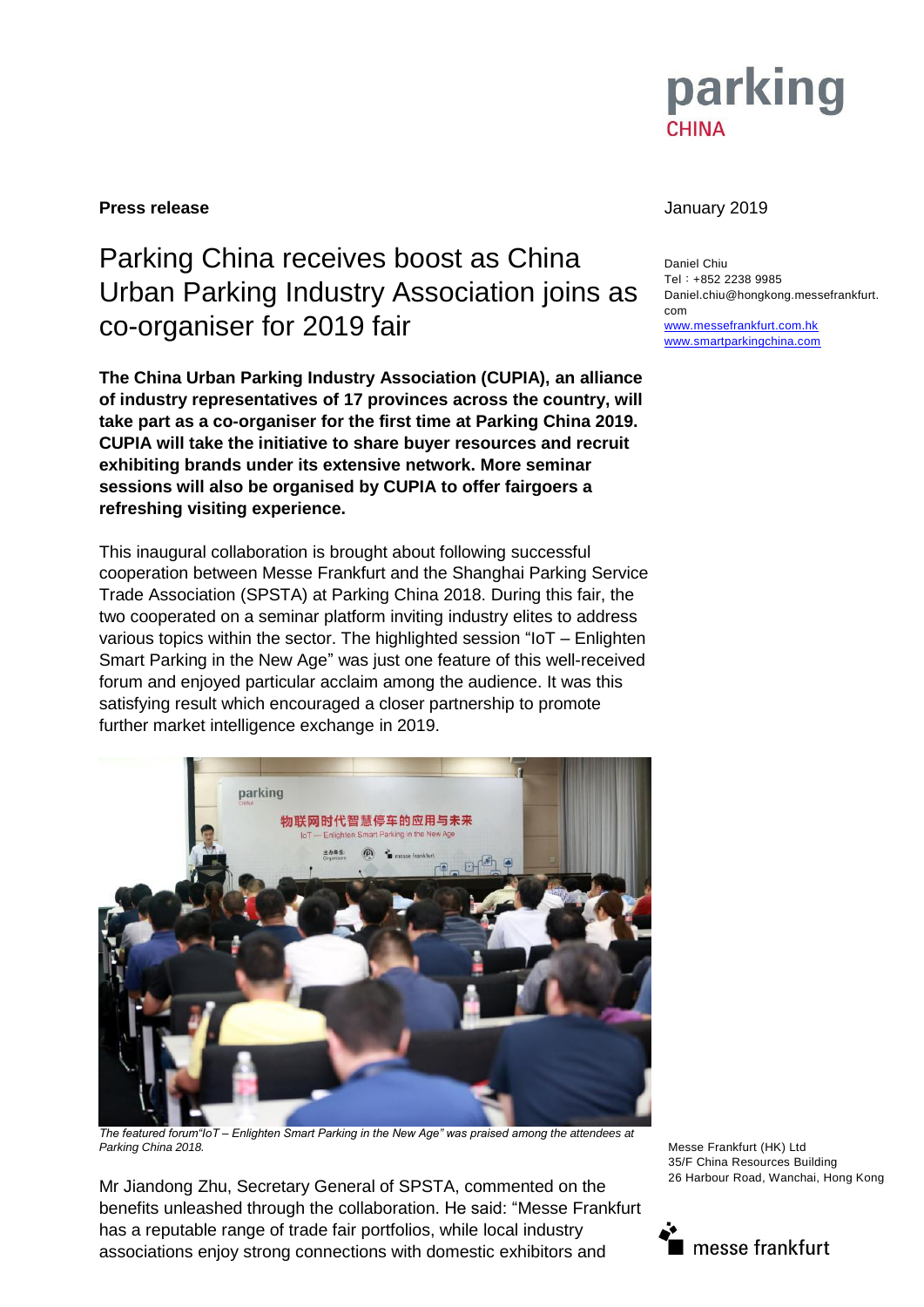visitors. In 2018 this collective effort helped to gather experts and attendees from not only academia, but also business fields and the public sector. On the basis of this smooth partnership, CUPIA will join alongside Messe Frankfurt to take the fair's influence to the next level – from within Shanghai, to 17 provinces nationwide."

CUPIA was formed by an alliance of regional parking associations\*, including SPSTA, in August 2018. Committed to inspiring solutions to serve the growing needs for strategic plans to tackle urban parking problems, it is expected this new co-organiser will spark fresh insights and innovations to Parking China.



*CUPIA was formed by 17 regional parking associations across China in August 2018.*

Parking China 2019 will receive full support from CUPIA in terms of not only organising buyer delegations, but also curating a strengthened conference programme. Exhibitors can leverage the opportunity to capture first-hand updates from policy changes to market trends.

Chairperson of CUPIA, Mr Yifeng Xiao, also praised the collaboration suggesting "provoking thought", "knowledge sharing" and "mutual benefiting" as the driving forces of the partnership. He added: "I look forward to the show further evolving into an all-round platform for showcasing the latest technical achievements, market solutions as well as research findings."

Parking China 2019 will be held in Hall W2 of the Shanghai New International Exhibition Centre (SNIEC) to offer the most forward-looking solutions within the complete intelligent parking industry supply chain. Further details on the conference will be announced at a later stage.

Situated alongside leading industry brands from the concurrent fairs Shanghai Intelligent Building Technology and Shanghai Smart Home Technology, the show will pose vast advantages for thousands of professional buyers who are interested in the latest IoT and intelligent building technologies.

For more information, please visit [www.smartparkingchina.com,](http://www.smartparkingchina.com/) or send an email to [parking@china.messefrankfurt.com.](mailto:parking@china.messefrankfurt.com)

Parking China Shanghai, China, 3 – 5 September 2019